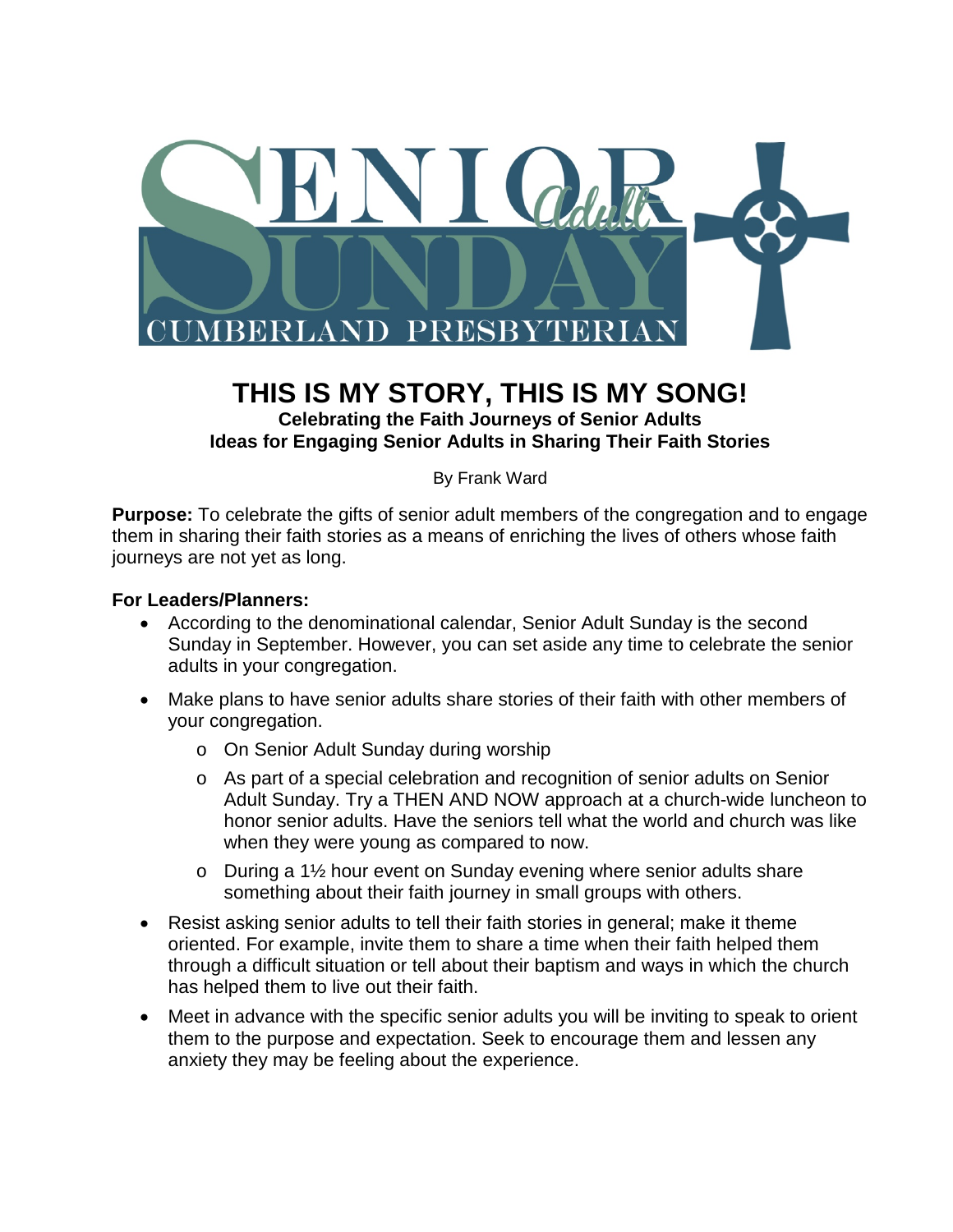• If you plan an intergenerational event, process the design as closely to the time schedule as possible. (See the 1½ -hour design below.) Adjust the times to accommodate your congregation's needs by expanding or reducing the suggestions in the design.

#### • **Introduction:** *(Leader may share part or all of the information below as an introduction to senior storytelling in worship or the 1½-hour gathering/celebration.)*

The movie *Places in the Heart* intertwines the stories of people who live in a small Texas town during the 1950s. There is the sheriff who is accidentally killed by a young Black man's gunshot; a lynching by the KKK; a beating of the sheriff's widow's hired hands on her farm; the adulterous affair that threatened a marriage, and more. Near the end of the movie, the camera pans around the outside of a wood frame church building in which so many broken people are gathered (living and dead) to celebrate The Lord's Supper. As the camera pans, the music from inside can be heard: "This is my story, this is my song, Praising my Savior, all the day long…." So it is; we all have stories to tell. Many of them are about our own struggles and our own faith journeys.

In his memoir *[Telling Secrets](http://www.frederickbuechner.com/page-group/book/genre/telling-secrets)*, Frederick Buechner states:

"My story is important not because it is mine, God knows, but because if I tell it anything like right, the chances are you will recognize that in many ways it is also yours… it is precisely through these stories in all their particularity, as I have long believed and often said, that God makes himself known to each of us more powerfully and personally. If this is true, it means that to lose track of our stories is to be profoundly impoverished not only humanly but also spiritually."

# **For Worship or Other Total Group Settings:**

Select specific senior adults to speak. Remind them that the Bible is a book of stories, specifically stories about God's mighty acts in human history. It contains stories about a burning bush, a young boy with a slingshot slaying a giant, a people moving from bondage to freedom, a woman washing the Lord's feet with precious ointment and wiping them with her hair, a man feeding 5,000 plus people with some bread and fish, a Son dying to resurrect and reconcile the world, and on and on. But God's story didn't end with the written Word—the Bible. God's story continues in the lives of ordinary people like you and me. And so, we are made better and our faith grows by hearing and entering into the stories of others. That's one reason it is important to tell and hear faith stories. (You may wish to share something from the "Introduction" above.) Depending on the occasion, assign a topic or question from the list below or others you may identify. It is easier for persons to address a specific topic than a more general one that can be overwhelming such as "Tell us your faith story." Inform the person about when the storytelling time will be and how much time they will have to share. Tell them what the purpose is for their story sharing.

Some potential topics/questions to consider:

- Share a time in your life when God seemed especially near.
- Describe your baptism and how you came to your decision to profess faith in Jesus.
- Tell about a difficult time in your life when your faith helped to see you through.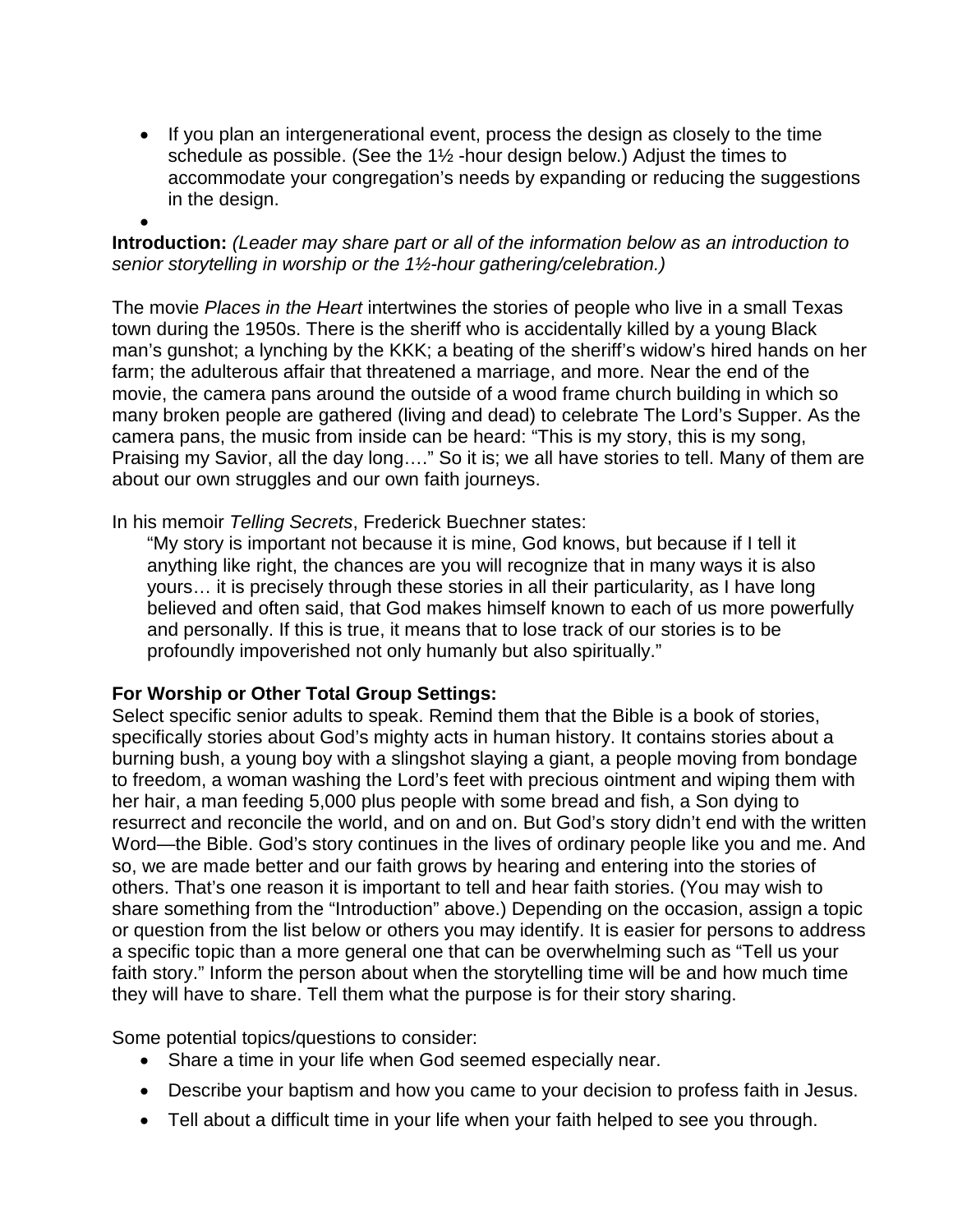- What is one of your favorite scriptures and how has it helped you live out your faith?
- Identify a time when you saw the church at its very best.
- What are some things about life that you feel you've learned on your faith journey?
- Share a time when the church ministered to you and your family.
- What three pieces of advice would you give to young Christians today?
- What role, if any, has doubt played in your faith journey?
- If you had it to do over again, what three things would you do differently?
- If you were to tell your faith story, what would be some of the chapter titles?
- What part has the church played in your religious journey?
- What is the most challenging thing about being a Christian in the world today?
- If you were drawing a faith line from the beginning of your life to now, where would be the high points in your faith and where would be the low points (those times that were especially difficult/challenging)?

## **Design for a 1½ -hour Senior Adult Celebration**

- 1. **Preparation.** Before the event gather some pictures of the senior adults in your church when they were younger. Post these at various places around the gathering area. You might display baby or childhood pictures of these people on one wall and have persons guess the identity. Or, you could scan the pictures electronically and project them one at a time on the screen and have persons guess the identity of each person. Set up the area so persons can gather in small groups. Have a meal or snacks prepared to serve during the last half hour of your time together.
- 2. **Introduction.** (7 minutes) Inform the group that the purpose for this celebration is to hear stories of faith from those whose life experience spans more than a few years. Share something about the importance of storytelling from the "Introduction" above to set the stage. Sing "Blessed Assurance" and pray a prayer of blessing and gratitude to God for this occasion and for the lives of the senior adults among your group.
- 3. **Getting Started.** (23 minutes—3 minutes allowed for groups to form each time). Invite everyone to stand and find a partner who is from a different generation than their own. Give persons time to find a partner. (It's okay if three people join together, but no more). Tell persons that you will be giving them an assignment and that persons have the right to pass if they can't think of something or don't have a response. Have persons share with their partners a description of the house in which they lived when they were 6 years old. (If younger children are involved, they can describe their house now.). Allow no more than four minutes. Invite these partners to find another team of partners to form a group of four; inform them that they must have at least one senior adult (60 or older) in their group of four. Allow time for persons to group quickly. Ask persons to identify their favorite Bible story and tell why it's especially meaningful to them. Allow no more than eight minutes. Call time and instruct persons to tell about their baptism. (Invite persons who have not been